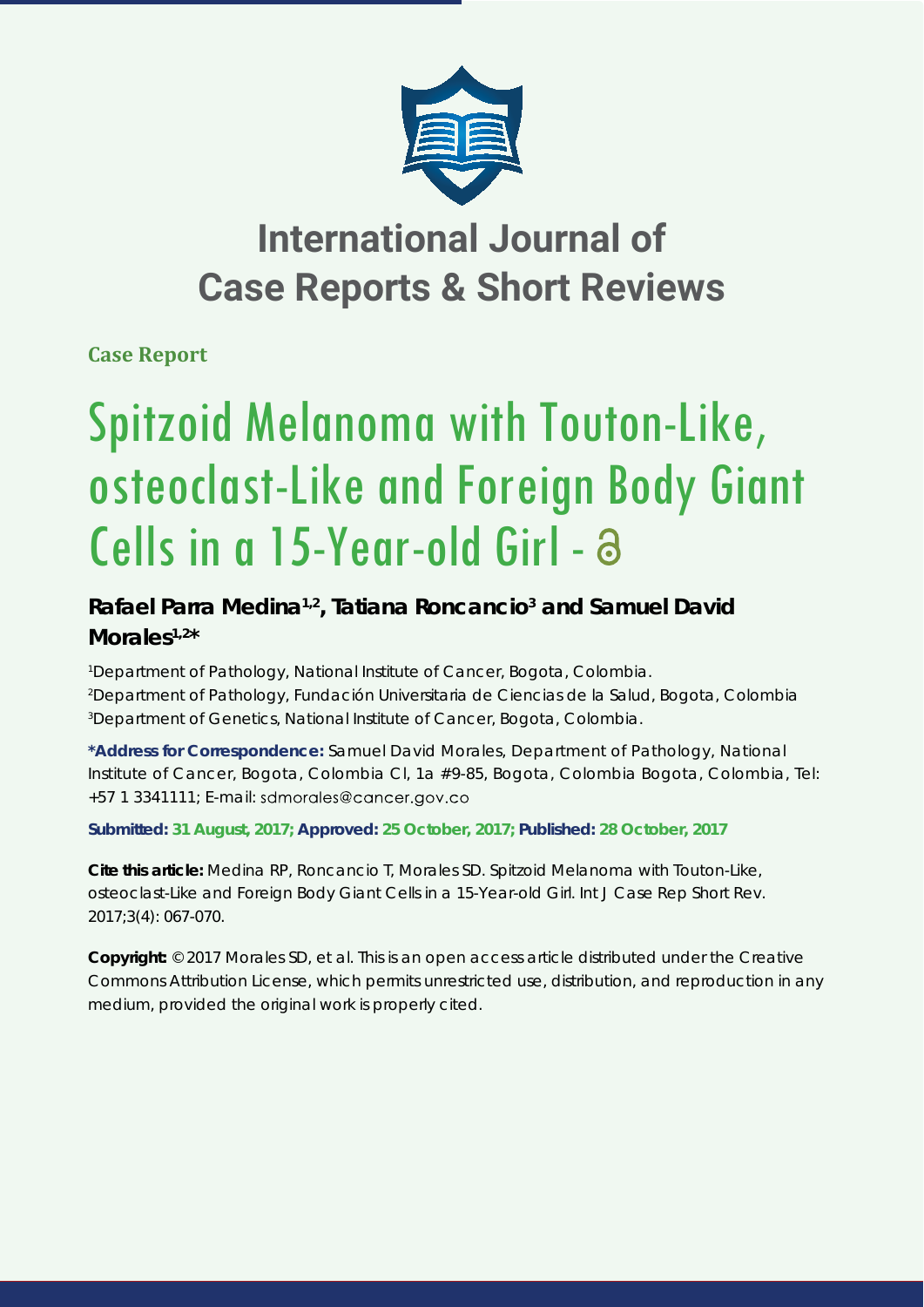#### **ABSTRACT**

**Background**: Melanomas with atypical histologic features are very rarely described in the medical literature and remain a potential diagnostic pitfall. Several unusual variants of malignant melanoma have been identified.

**Case presentation**: 15-year-old girl with a pigmented cutaneous lesion on the posterior aspect of her right leg with a four year history of progressive growth. Microscopic sections evidenced a malignant spitzoid melanoma with scattered giant cells.

**Conclusion**: Melanoma occurring during childhood is rare and it is exceptionally rare among children younger than 9 years, representing 1–3% of all pediatric malignancies. Only three cases of melanoma with Touton-like giant cells and seven cases with osteoclast-like cells in adult patients are acknowledged in medical papers. No other cases with more than two types of giant cells have been described.

**Keywords**: Spitzoid Melanoma; Giant Cell Melanoma; Touton-Like Giant Cell; Osteoclast-Like Cell; Foreign-Body Cell.

#### **INTRODUCTION**

Melanomas with unusual histologic features are very rarely reported in the medical literature and remain apotential diagnostic pitfall [1]. The major variants of melanoma include then odular melanoma, the superficial spreading melanoma, the acrallentiginous melanoma and the desmoplastic and/or neurotropic melanoma. Unusual variants of malignant melanoma are most infrequent, and manifest as, nevoid malignant melanoma, minimaldeviation melanoma, equine/animal-type melanoma and unusual cytomorphologic and phenotypic profiles of melanoma which may bemetaplastic, balloon, signet ring, myxoid, small cell, rhabdoid, psamommatous, and multinucleated giant cell melanomas [1].

Giant cell melanoma is uncommon and has been reported associated with Touton-like cells[2], osteoclast-like cells [3] and monster cells[4]. The case we present herein, a girl with a spitzoid melanoma with Touton-like, osteoclast-like and foreign-body giant cells. The present case is the first case identified in a children with the presence of this three types of cells.

#### **CASE PRESENTATION**

We present the case of a 15-year-old girl with an 8x8mm cutaneous pigmented lesion on the posterior aspect of the right leg with a four year history of progressive growth. An excisional biopsy from the lesion revealed a malignant melanoma. The patient had no other symptoms. No enlarged lymph nodes were found upon physical examination. Chest x-rays and abdominal CT scan did not show any alterations. A wide excision with clear resection margins was performed.

The hematoxylin and eosin sections of the punch biopsyspecimen revealed a dermoepidermalbased tumor with sheets and nests of enlarged epithelioid cells that did not mature in deep areas (Figure 1). A high degree of cytological atypia was present and contained increased Touton-like, osteoclast-like and foreign body type giant cells (Figure 2). Melanin pigment was absent. A malignant spitzoid melanoma measuring 2.4mm, exhibiting vertical growth and Clark's level IV, with no ulceration, mitotic index of less than 1/mm2, and nosatellitosis, lymph-vascular invasion, perineural invasion, tumor-Infiltrating lymphocytes or tumor regression, was diagnosed.

Immunohistochemical stains showed a diffuse positivity of the lesional cells for S-100, and displayed focal and weak staining for HMB-45 and Melan-A. The giant cells were positive for S-100 and exhibited weak focal staining for CD68. Ki-67 index was approximately 20%. PHH-3 showed some deep mitotic figures (Figure 3). A sentinel lymph node biopsy, obtained from the right groin, was negative for metastatic melanoma. The Fluorescence in Situ Hybridization (FISH) showed tetraploidy (Figure 4).

#### **DISCUSSION**

Melanoma occurring during childhood is rare and it is exceptionally rare among children younger than 9 years, representing 1-3% of all pediatric malignancies [5]. It is not clear whether it differs from adult melanoma in it setiology and clinical progression. The clinical course is similar to adult melanoma although prognosis has been suggested to have a favorable course especially in prepubescent children and in adolescents [5,6]. Histopathologic prognostic factors include, the Breslow´s depth of the melanoma, presence of ulceration, mitotic rate, and presence or absence of lymph vascular invasion [5]. The risk of melanoma is higher in children with giant congenital melanocytic nevi, xeroderma pigmentosum, dysplastic nevus syndrome, atypical and numerous acquired melanocytic nevi, immunodeficiency disorders, or a family history of melanoma [7].

Our case is especially interesting due to the presence of a spitzoid melanoma exhibiting Touton-like, osteoclast-like and foreign-body



**Figure 1:** A. Asymmetric growth with extension into the deep dermis and focally into the hypodermis. B-C. Morphologic findings of Spitzoid melanoma: Isolated epithelioidcells in pagetoid growth and relatively large Kamino bodies within the epidermis (hematoxylin and eosin). Numerous apoptotic keratinocytes are also present.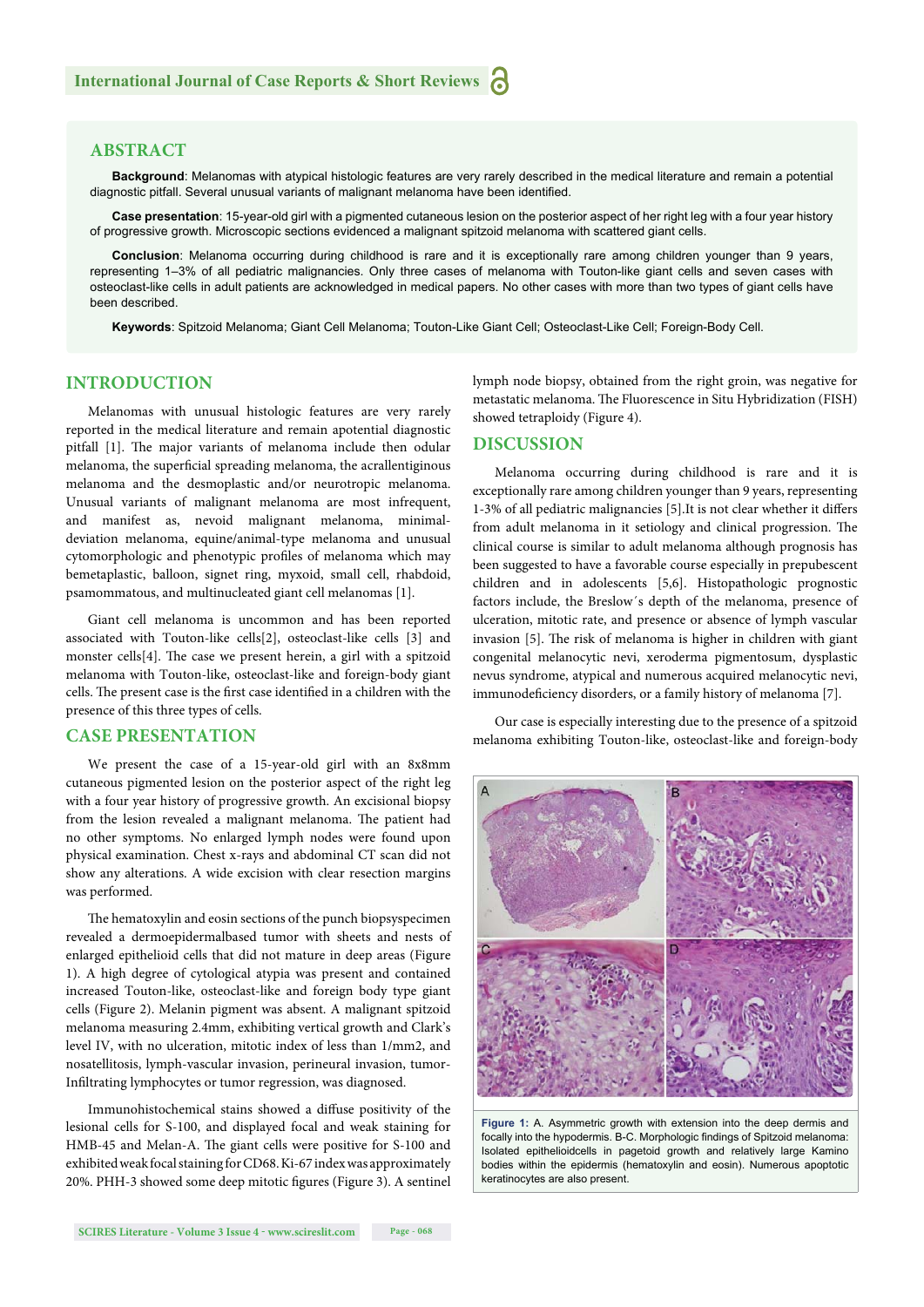#### **International Journal of Case Reports & Short Reviews**

giant cells. Guitart and Gerami [8] reported a case of a 4-year-old boy with a growing lesion on the left arm. The hematoxylin and eosin sections revealed Touton-like giant cells in a Spitz's nevus. In contrast, our case showed absence of maturation with conspicuous deep dermal mitotic and abnormal figures consistent with melanoma.

Previously reported cases of melanoma associated with Toutonlike cells typically occurred in patients 70 years of age or older. One corresponded to an 88-year-old Caucasian woman with a1 cm amelanotic lesion on the left forearm [9] that presented as an atypical fibroxanthoma-like melanoma; the other two cases were, a xanthogranuloma-like melanoma in an 87-year-old man with a 3 x 3mm erythematous papule on his left upper eyelid [10] and a 70-year-old white man with a history of atypical nevi, squamous cell carcinomas, and a recent infiltrative and sclerosing carcinoma on the scalp [2]. Our case had no melanin pigment, as all the other cases. The Touton-like cells were seen scattered across the dermis and at the dermoepidermal junction and the atypical cells were seen at and above the dermoepidermal junction. The immunohistochemistry studies revealed diffuse staining for Melan A, HMB-45 and S-100,



**Figure 2:** A-D. Scattered Touton-like, osteoclast-like and foreign-body giant cells along the biopsy. (hematoxylin and eosin).



**Figure 3:** Immunohistochemical stains. A- B. Focal and weak staining for Melan-A and HMB-45 (red) C. PHH-3 showed some deep mitotic figures. D. Ki-67 index of 20%. E. Weak and focal positivity for CD68 in the giant cells. F. Positivity for S100 (red) of the tumor mass and also in the giant cells.



**Figure 4:** Fluorescence in situ hybridization.3 to 4 signals for RREB1 (6p25, red), MYB (6q23, yellow), CCND1 (11q13, green), and centromere 6 (aqua).

including the giant cells  $[2,9]$ . An additional difference with the aforementioned cases was that our case was a Spitzoid melanoma characterized by epithelioid cells, clefts between epidermal nests and large vesicular nuclei with prominent nucleoli.

Seven cases of melanoma with osteoclast-like cells have been reported [3,11-13]. Brahim and Salama acknowledged three cases. One in a 68-year-old female who presented with a 1.5cm skin pigmented lesion on the upper portion of the right thigh. The other cases were described in two male patients, an 81-year-old man who presented with an itchy pigmented nodule in the upper back and a 77-year-old man with a raised pale nodule on the scalp. Goel, et al [11], reported two cases, a 40-year-old male who presented with a mass arising from the right nasal cavity with a 3 month progression and a 50-year-old man who presented with a gradually increasing spherical swelling on the right foot. Immunohistochemistry revealed HMB45 and S100 expression in the conventional melanoma cells, while the osteoclast- like giant cells expressed CD68, but did not express melanocytic markers (HMB45, Melan-A, and S100). Just as the melanoma associated with Touton-like cells [9], two other cases with osteoclast- like giant cells resembled an atypical fibroxanthoma [3].

Immunohistochemistry is essential in confirming the diagnosis and excluding other malignant neoplasms that may exhibit similar morphology, particularly if melanin pigment is scarce or absent, or if an intra-epidermal component is lacking. The differential diagnosis includes other melanocytic lesions [8] and histiocytic lesions such as atypical fibroxanthomas, fibrous histiocytomas, necrobiotic xanthogranulomas, xanthelasmas, foreign body reaction, and Langerhans cell histiocytosis [14]. Touton-like giant cells are the prototypical sign of juvenile xanthogranuloma, these cells are large lipid-filled histiocytes with multiple nuclei in a wreathlike arrangement with a peripheral ring of foamy cytoplasm and a central area of non-foamy cytoplasm [15]. Other possible diagnostic considerations might include metastatic visceral carcinomas with giant cell features.

#### **REFERENCES**

- 1. Magro CM, Crowson AN, Mihm MC. Unusual variants of malignant melanoma. Mod Pathol. 2006; 19: 41-70. https://goo.gl/4sKXS6
- 2. Wang YT, Smart CN. A rare case of melanoma with Touton-like giant cells: a potential diagnostic pitfall. Am J Dermatopathol. 2014; 36: 513-515. https://goo.gl/hbevme
- 3. Al-Brahim N, Salama S. Malignant Melanoma with Osteoclast-Like Giant Cells: An Unusual Host Response: immunohistochemical and ultrastructural